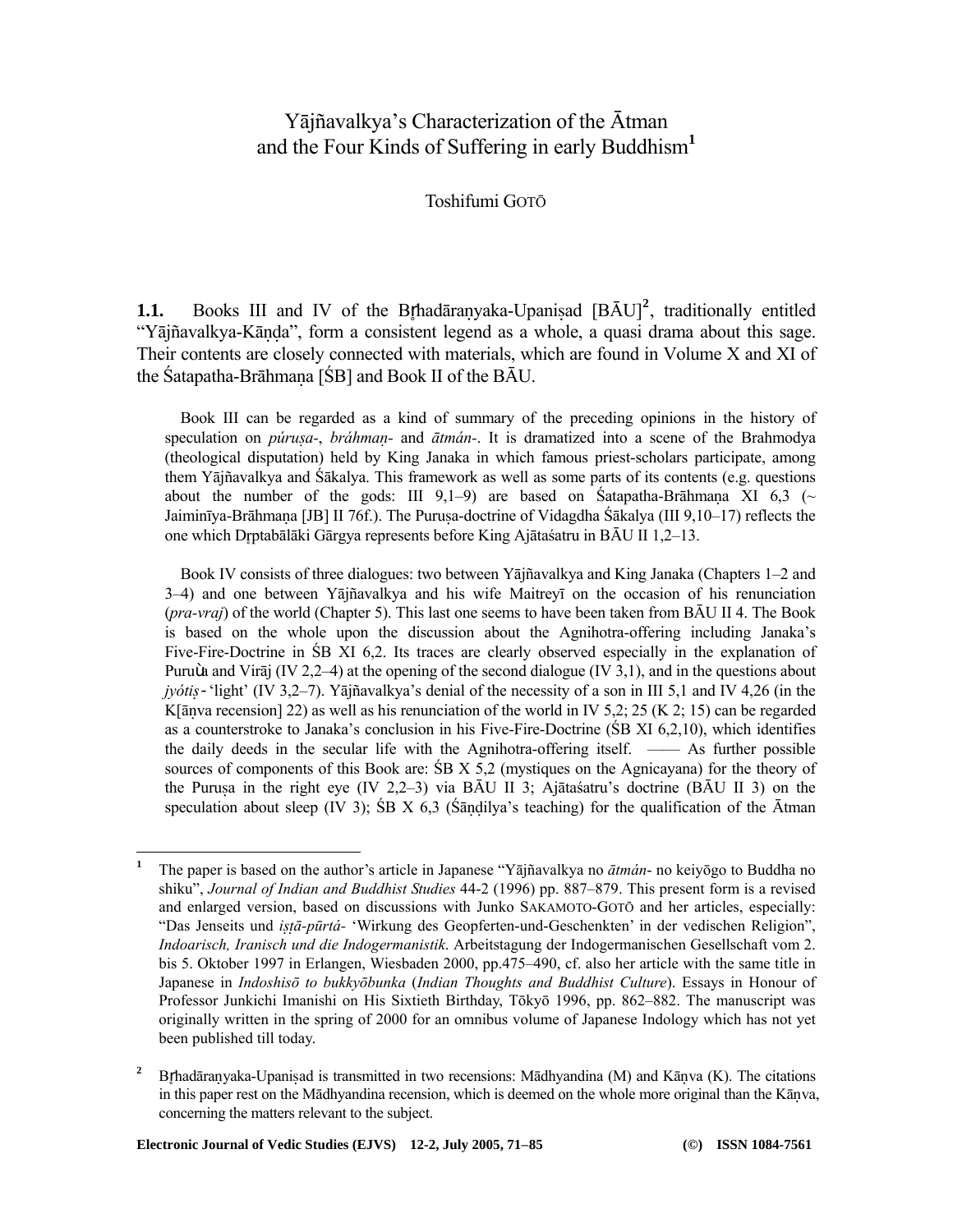(M[ādhyandina recension] IV 4,6f., K 5f.) **<sup>3</sup>** .

The famous formula *sá esá néti néti ātmā* 'That is this (well known) *ātman* [which is described] "not ...", "not ..." ' (see below, citation 2) appears in III 9,28 (K 26), IV 2,6 (K 4), IV 4,27 (K 22), and once more, only in the Kāṇva IV 5,15, always concluding a discussion. This phrase which characterizes the Yājñavalkya-Kāṇḍa also seems to issue from Book II: *áthta ādeśáḥ* | *néti néti. ná hy ètásmād íti néty anyát páram ásti* 'Then the assertion (what it is) [of this, Ātman = *bráhmaṇ-* = *púrușa*-] is: "not ... ", "not ...". Because there is beyond this one no other thing [that could be called] "so (: this is ... )" [nor] "not so (: this is not ... )" ' (M II 3,11, K 6). This sentence in BAU II reminds us once again of the concluding word in Janaka's Five-Fire-Doctrine: *nta» páram astti hovāca* 'There is nothing beyond this', said [Janaka]' (ŚB XI 6,2,10).

**1.2.** The leitmotiv of the two dialogues between Yājñavalkya and Janaka (IV 1–2, and 3–4) is the fear about one's state after death,<sup>4</sup> as shown also in the legend of Bhrgu (see below **3.**). This theme appears clearly in the somewhat ironical question of Yājñavalkya, which, placed in the middle of the first dialogue, introduces his teaching:

(1) BĀU-M IV 2,1 (ŚB XIV 6,11,1) ~ BĀU-K IV 2, 1

... váthā vái samrān mahántam ádhvānam esván rátham vā návam vā samādádītaivám evàitábhir upanisádbhih samáhitātmāsy. evám vŕndāraka ādhyáh sánn adhītavéda uktópanisatka itó *vimucyámānaḥ kvà gamiṣyasti. nháṃ tád bhagavan veda yátra gamiṣymty. átha vái te* '*háṃ tád vakṣyāmi yátra gamiṣyásti. brávītu bhágavān íti.* ||

 [Yājñavalkya said:] "As indeed, oh great king, he who is going to make a long journey would take up a chariot or a ship to himself, just so you are the one whose self (*ātman-*) is equipped with these profound theories (*upaniṣad-*). Standing thus at the top [of the people] [and] wealthy, where will you go as the one who has learned the Veda [and] been taught the Upanisad, when you are released from this world?". [Janaka said:] "I don't know, sir, where I will go to". [Yājñavalkya:] "Then I will verily tell you where you will go to". [Janaka:] "You, sir, shall please speak".

 The clever king, thirsting for the knowledge through which one can release oneself from this fear, forces Yājñavalkya with skillful questions step by step to reveal his more profound and elevated doctrine about Ātman. Thus, both dialogues are concluded with Yājñavalkya's confirmation that the king has reached *ábhaya-* (nt.) 'absense of fear, freedom from fear'. The

**<sup>3</sup>**Cf. T. GOTŌ, "Zur Lehre Śāṇḍilyas —Zwischen Brāhmaṇa und Upaniṣad—" (*Langue, style et structure dans le monde indien*. Centenaire de Louis Renou. Actes du Colloque international, Paris, 25–27 janvier 1996, éd. N. Balbir et G.-J. Pinault, Paris 1996 [1997], pp. 71–89) p. 81. (The same title appeared in Japanese in: *Indoshisō to bukkyōbunka*. Essays in Honour of Professor Imanishi [see n.1], pp. 844–860.).

**<sup>4</sup>** In this respect, we notice a striking resemblance between BĀU IV and the dialogue of Buddha and Ajātasattu (Ajātaśatru) in the Sāmaññaphalasutta (Dīghanikāya II in Pāli). P. DEUSSEN, *Sechzig Upani*shad's des Veda (1897, <sup>3</sup>1938) p. 456, has already pointed out the possibility that the opening part of the "six heretics" of the Sāmaññaphalasutta may have been modeled after the style of B $\bar{A}U$  IV 1(-2), where the opinions of the six masters about the question 'What is *brahman*' are introduced by the king in a dialogue with Yājñavalkya. The similarity between the two stories is, however, not restricted to their framework, but also to their chief motive. What both kings seek for is to overcome the fear about one's state after death. Cf. also J. SAKAMOTO-GOTŌ, *Journal of Indian and Buddhist Studies* 49-2 (2001) 958–953.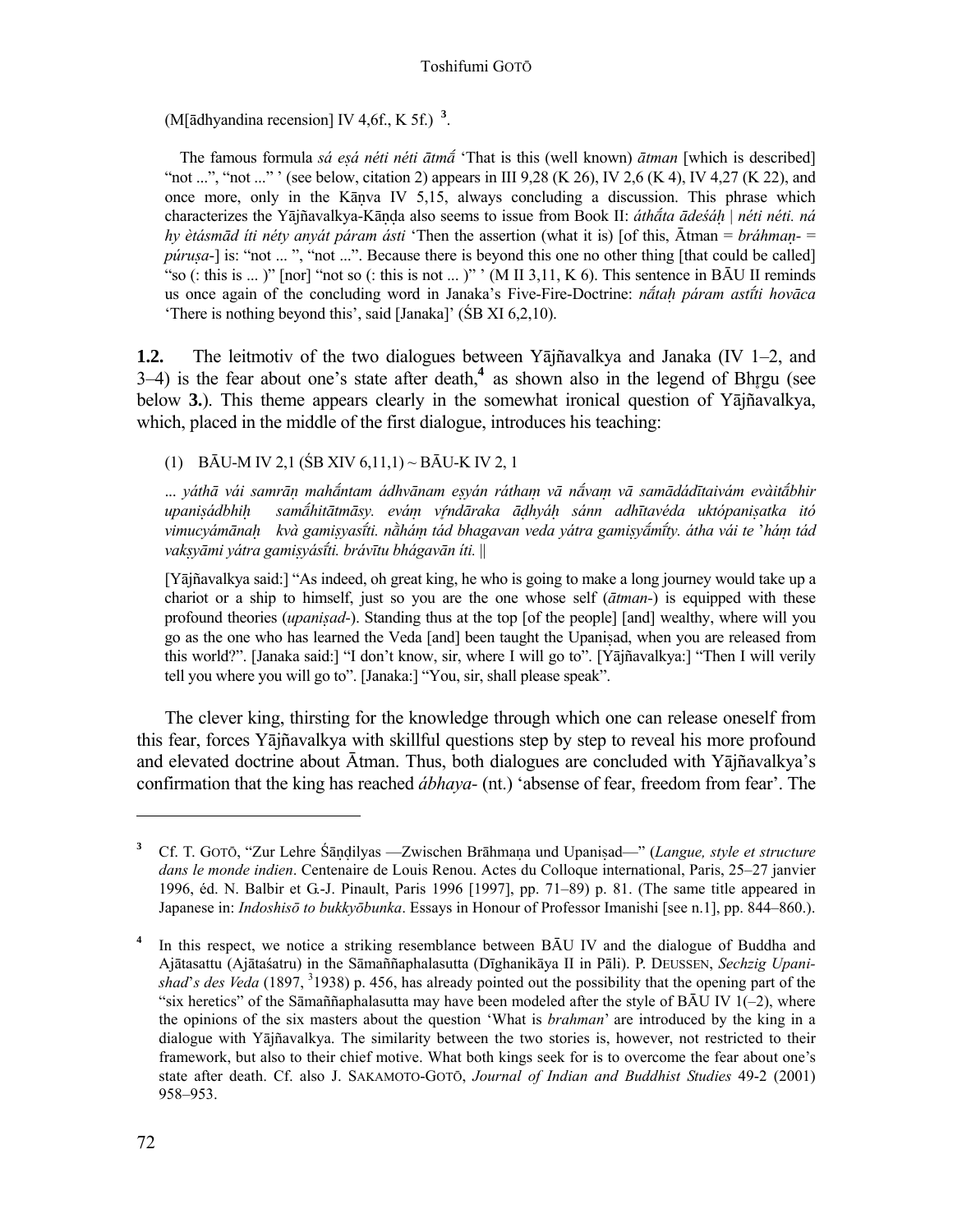king rewards him for this with his kingdom and himself. The first dialogue closes as follows:

(2) BĀU-M IV 2,6 (ŚB XIV 6,11,6) ~ BĀU-K IV 2,4

sá esá néti néty ātmá. | ágrhyo ná hí grhyáté, 'šīryo ná hí śtryaté, 'sangó 'sito ná sajyáte ná *vyáthaté*. '*ábhayaṃ vái janaka prāptò* '*siti hovāca yājñavalkyaḥ*. *sá hovāca janakó váideho*. *námas te yājñavalky*-. *ábhayaṃ tv gacchatād yó no bhagavann ábhayaṃ vedáyasa*. *imé videh ayám ahám asmti*. ||

"That is the self [in issue] [that is described as] "not ...", "not ...". [It is] not to be grasped, for it is not grasped; not to be broken, for it does not break; without attachment, unbound, it does not cling, nor stagger.**<sup>5</sup>** The freedom from fear, verily, oh Janaka, you have [already] reached", said Yājñavalkya. Then said Janaka, the chief of the Videha: "Homage to you, oh Yājñavalkya. The freedom from fear shall go (come) to you, sir, who makes us know the freedom from fear. Here are the [people of] Videha; here I am [for you]".

At the end of the second dialogue this key-word *ábhaya-* appears once again and is identified with *bráhmaṇ-* (nt.). It deserves attention that an adjective *abháya-* 'not-being afraid, unfearing' is used beside the neuter *ábhaya*- 'absence of, freedom from fear' in the same passage (cf. n.12):

(3) BĀU-M IV 4,29–31 (ŚB XIV 7,2,29–31) ~ BĀU-K IV 4,23–25**<sup>6</sup>**

l

sá vá esá mahán ajá ātmá | annādó (ātmànnādó) vasudánah. sá yó haivám annādám vasudánam véda, *vindáte***<sup>7</sup>** *vásu. ||*29|| *sá v eÞá mahn ajá ātm* | *ajáro* (*ātmjáro*) '*máro* '*bháyo* '*mto bráhm-. ábhayaṃ vái janaka prpto* '*sti yjñavalkya». sò* '*háμ bhágavate videhn dadāmi mṃ cpi sahá*  dásyāyéti. ||30|| sá vá esá mahán ajá ātmá | ajáro (ātmàjáro) 'máro 'bháyo 'mŕto bráhmá-. ¿bhayam *vái bráhm-. ábhayaṃ hí vái bráhma bhávati yá eváṃ véda.*||31||

"As such, verily, this great unborn**<sup>8</sup>** *ātman***<sup>9</sup>** is a food-eater, a wealth-giver. The one, who knows the

- <sup>6</sup> The order of sections and the wording are different in the Kānva recension: K IV 4,23 ( $\sim$  M IV 4,30) *esa* brahmalokah samrād enam prāpito 'sīti hovāca yājñavalkyah. so 'ham bhagavate videhān dadāmi mām cāpi *saha dāsyāyeti*. Section 24 is nearly equivalent to M IV 4,28–29. Section 25 (~ M IV 4,31) *sa vā esa mahān* aja ātmājaro 'maro 'mrto 'bhayo brahm<sub>a</sub>ā-. <sub>a</sub>bhayam vai brahm<sub>a</sub>ā-. <sub>a</sub>bhayam hi vai brahma bhavati ya evam *veda*. —— In K IV 4,23 appears *prāpito* 'made to arrive' (VAdj. of the causative) for M *prāptó*. The 18 Up. (Ed. LIMAYE–VADEKAR) supplies a daõóa ( | ) behind *samrāÊ* and considers *enaμ* to be the beginning of the next sentence. *enam* is, however, an enclitic, which ought to be found at the second position in a sentence. The punctuation might rather be before *samrā¶*, but the position just behind the vocative is also regarded as the beginning of a sentence. In any case, we have here an exceptional sentence structure, cf. T. GOTŌ, "Zur Geschichte vom König Jānaśruti Pautrāyana (Chāndogya-Upanisad IV 1–3)" (*Studien zur Indologie und Iranistik* 20, Festschrift Paul Thieme, 1996, pp. 89–115) p.94 n.13.
- **7** When a main clause following a relative clause begins with a verb, the verb has the accent (*i.e.* it has a value of the sentence beginning). See examples in A. MINARD, *La Subordination dans la Prose Védique*, Paris 1936, pp. 180f.: §658.
- **8** What is not born will not die. *ajá-* denotes a nature beyond genesis and termination (in opposition to the axiom: those which have been made are impermanent). This is attested as an essential attribute of a universal principle already in the RV.

**<sup>5</sup>**For this phrase cf. T. GOTŌ, "Ai. *utsaºgá-* und Verwandtes" (*Münchener Studien zur Sprachwissenschaft*, 39, 1980, pp. 11–36), p. 27 with notes.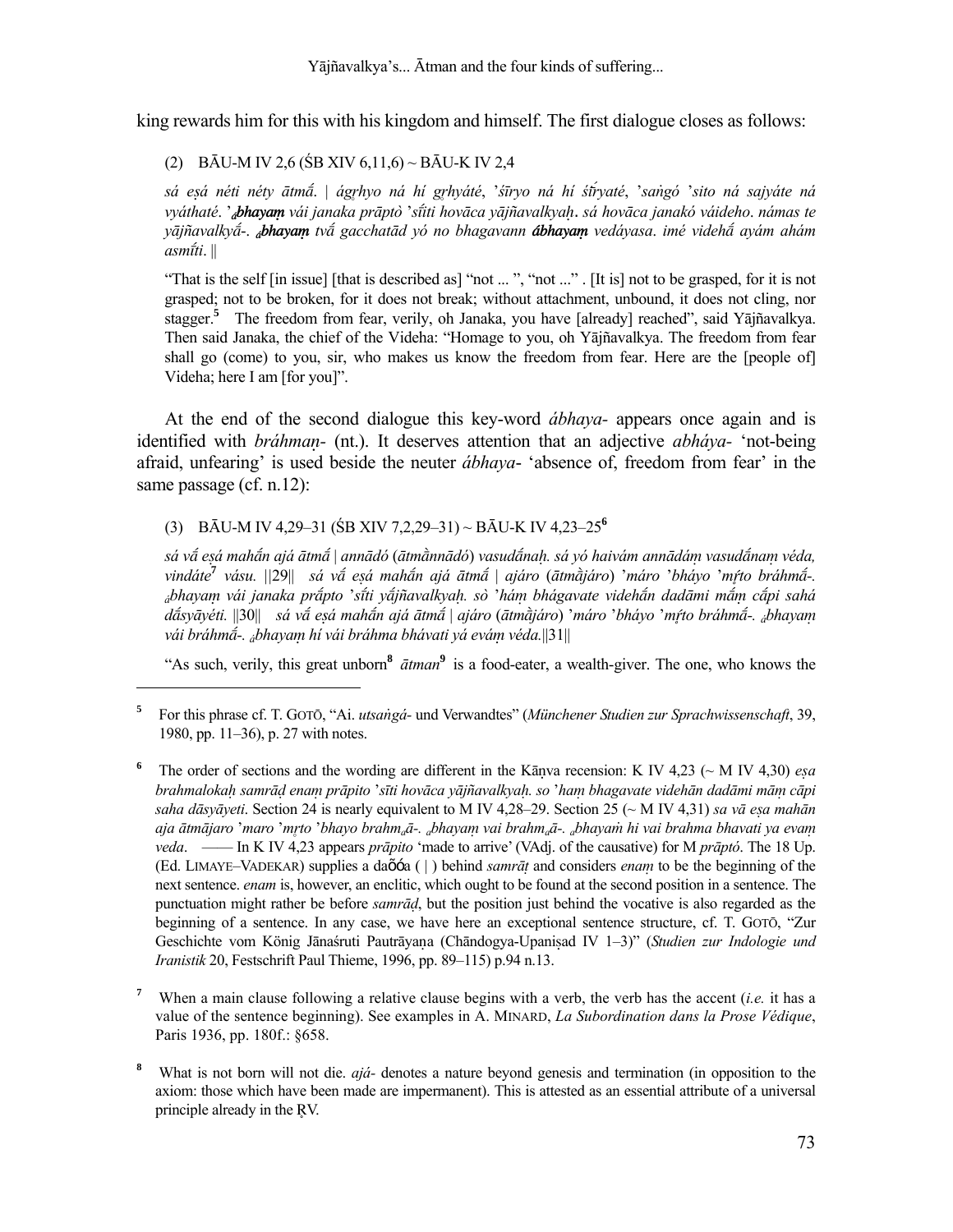food-eater**<sup>10</sup>**, the wealth-giver in this way, finds the wealth for himself. As such, verily, this great unborn *ātman* is unaging, undying, unfearing (*abháya-*) [and] immortal, [and is] *brahman*. The freedom from fear (*ábhaya*-), verily, oh Janaka, you have [already] reached", said Yājñavalkya. "I here give you, sir, the (people and country of) Videha, and also myself together to serve you as a servant", [said Janaka]. That is, verily, this great unborn *ātman* [which is] unaging, undying, unfearing [and] immortal, [and is] *brahman*. *brahman* is, verily, the freedom from fear. He who knows thus, indeed, makes *brahman*, just as the freedom from fear, his own<sup>11</sup>.

**1.3.** The Ātman-doctrine serves, after all, as means to deliver oneself from the fear about the state after death. In text (3) quoted above, we find the following four words qualifying the Ātman: *ajára*- 'unaging', *amára*- 'undying', *amta*- 'immortal' and *abháya*- 'not-being afraid, unfearing'.<sup>12</sup> These four qualifiers<sup>13</sup> are no mere epithets for a decorative modification, but express the essential qualities of the Ātman which transcends this very fear. At first glance, however, *amára*- 'undying' and *amta*- 'immortal' seem to have no clear difference in meaning. It appears also that no special attention has been yet given to explain the necessities of the two terms. This paper aims to elucidate this problem through finding clues in the philosophical background of the epoch. For this purpose we must retrace at first the

- **<sup>10</sup>** For the meaning of 'food-eater' (*annādá*-, *attár*-) as a ruling person in opposition to *ánna-*, *ādyà-*, *adyámāna-* in the society cf. W. RAU, *Staat und Gesellschaft im alten Indien*. Nach den Brāhmaúa-Texten dargestellt, Wiesbaden 1957, pp. 34f.
- <sup>11</sup> Commonly interpreted: 'The one who knows thus, verily, becomes *brahman*, which is even freedom from fear'. Here is, however, to be assumed *idám bhū-*construction (K. HOFFMANN, *Aufsätze zur Indoiranistik* II, Wiesbaden 1976, pp. 557–559): 'the one comes to rule, to control *brahman*', 'the one makes *brahman* his own'.
- **<sup>12</sup>***ajára-, amára-, abháya-* can be interpreted as determinative compounds, the latter member of which retains its verbal meaning unchanged (cf. WACKERNAGEL–DEBRUNNER, *Altindische Grammatik* [*AiG*], II-1 p. 215). Pāṇini IV 2,116 teaches the accent of *ajára-*, *amára-*, *amítra-*, *amta*- as Bahuvrīhi in this order. *amta*- ('immortal, having no death at all; *nt. sg.*: immorality' and 'ambrosia, nectar, the nourishment of the gods') goes back, including its accent-place, to the Proto-Indo-Iranian (cf. av. *am* $\delta a - \langle *_{n-m}f\circ\rangle$ , and was most probably formed as a Bahuvrīhi in its origin (cf. *AiG* II-1 pp. 226, 295). *ábhaya-* (in citation 2, and 3) with initial accentuation (looking like Karmadhāraya-Tatpuruṣa) is used in the Rgveda and later as an adjective 'free from fear, safe' and substantive 'absence of fear (*i.e.* danger), freedom from fear, safety' in the neuter singular. For *amára*- cf. 5., at the bottom.
- <sup>13</sup> This set of the four words occurs also in BAU-M III 8,8 (lacking in the Kāṇva) among other negated qualifiers of *etád ... akṣáram* 'this imperishable one'.

 $\overline{a}$ 

**<sup>9</sup>** The three words *maha<sup>n</sup>* ajá  $\bar{a}$ *tma*<sup> $\bar{a}$ </sup> form a unit, which is interpreted here as a subject. Though it is also possible to take them for a predicate (: 'that is, verily, this great unborn *ātman*, [which is] unaging, undying, unfearing, immortal, [and is] *brahman*'), this seems less suitable to the context. Cf. BĀU-K IV 4,22 *sa vā eṣa mahān aja*  ātmā vo 'vam vijñānamavah prānesu, va eso 'ntar hrdava ākāśas tasmiñ chete 'This, which consists of the discriminative faculty among the vital faculties (organs), that, verily, is this great unborn *ātman*. It lies in this space, which is inside the heart' (BAU-M differs; the same sentence found in BAU-K/M II 1,17 [ŚB XIV 5,1,17] seems to be the origin for -K IV 4,22). Cf. also BAU-M 23 = -K 21 (Śloka) *ajá ātmá mahán dhruváh* 'the unborn ātman, the great, the firm'.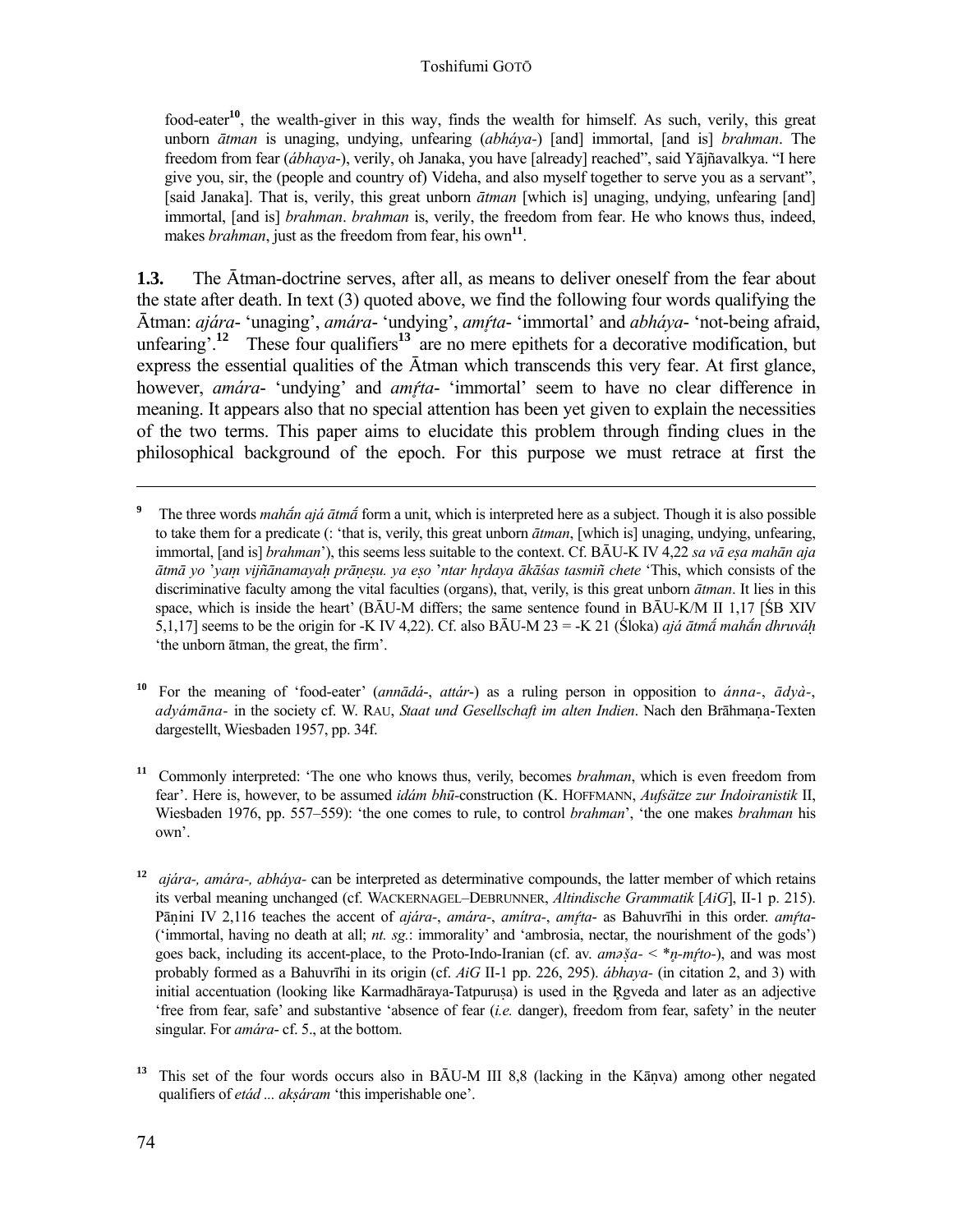understanding of the Veda concerning the state after one's death. For the conclusion see below **5.**, at the end. The result will then be compared with the enumeration of four kinds of suffering in early Buddhism, so that its significance in the history of ideas may become clear.

**2.** The teachings ascribed to Yājñavalkya deserve to be regarded as the highlight of the philosophy of the Upaniṣad, into which preceding ideas flow all together. And from there issue various theses presented by the *brāhmaṇa*s and *śramaṇa*, *i.e.* the traditional thinkers from the priest class on the one hand, and freethinkers and founders of new religious streams on the other. The discussions on *ātmán-* 'the eternal substance of the self', which continues to exist also after one's death, are based on the axiom of *kármaṇ*- 'what one does, deeds' which determines one's state after death, as well as that of *saṁsāra*- 'transmigration, perpetual succession of births and deaths' conditioned by the Karman.<sup>14</sup> All those ideas have their origin in ritualistic speculation about *iṣṭāpūrtá*- in the Brāhmaṇa. Let us here take a backward glance to see how those conceptions came into being.

 In the earliest stage it was generally admitted that a person who has performed enough sacrificial rituals and has duly rewarded priests on earth will go after death to the world of the fathers *(pitár-)* in the heavens, such as Yama's paradise described in Rgveda I and X, where he lives in ease and comfort for ever. There he recovers his *iṣṭāpūrtá*-**<sup>15</sup>**, i.e. 'the offered (to the gods) and donated (to the priests)' by him in the previous life, namely, 'the effect of the offerings and donations' belonging to him. It is his *iṣṭāpūrtá*- that composes the life after death, provides him with celestial food and body. In the course of time this optimistic vision was threatened by the fear that his *istapurtá*- might be exhausted; this means re-dying *punar-mtyú-***<sup>16</sup>** in heaven, and accordingly, re-birth on earth. How high among the heavens can one ascend, how long and in which conditions can one stay there, and into which state of

**<sup>14</sup>** The word *saṁsāra*- itself does not appear in Vedic, but only after Kaṭha- and Śvetāśvatara-Up. —— An existence situated in this endless chain of Saṁsāra cannot be denoted as "a man", "a person", or "a human being", because a (re-)birth into the human state is only conditioned by *karman* accumulated in one's respective "bank accout". From this point of view we can probably explain the origin of the Buddhist term *sattva-* (cf. E. WINDISCH, *Buddha*'*s Geburt und die Lehre von der Seelenwanderung*, Leipzig 1908, pp. 12, 27, 49.) as masculine: The neuter *sattvá-* 'being-ness, existence, die Wesenheit' (TS-prose +) was personified and masculinized, so that the Buddhists could express the subject in Saṁsāra without using the word *ātmán*-; cf. below nn. 23, 37.

**<sup>15</sup>**A dvandava-compound of *iṣṭá-* 'offered (to the gods, and perhaps also to the fathers, ancestors, in the sacrificial rituals)' from *yaj*, and *pūrtá-* 'given, gifted, donated (to the priests as *dákṣiṇā-* 'ritual fee' or other gifts)' from  $par<sup>j</sup>/p\bar{r}$ . It is used usally in the singular (collective), sometimes also in the dual. Cf. J. SAKAMOTO-GOTŌ, op. cit. (above n.1), pp. 475f.

**<sup>16</sup>** The word *punar*-*mtyú*- itself occurs in the Śatapatha-, Taittirīya-, Jaiminīya-, and Kauṣītaki-Brāhmaṇa, Śāṅkhāyana-Āraṇyaka, etc. On the passages, in which the concept is definitely stated, see S. LÉVI, *La doctrine du sacrifice dans les Brâhmaṇas*, Paris 1898, <sup>2</sup> 1966, pp. 95–97, P. HORSCH, *Asiatische Studien* 25 (1971) p. 136f., cf. also Y. IKARI, 'Rinne to gō' (*saṁsāra* and *karman*) in: *Iwanami Kōza Tōyō Shisō* 6, *Indo Shisō* 2, Tōkyō 1988, pp. 276–306.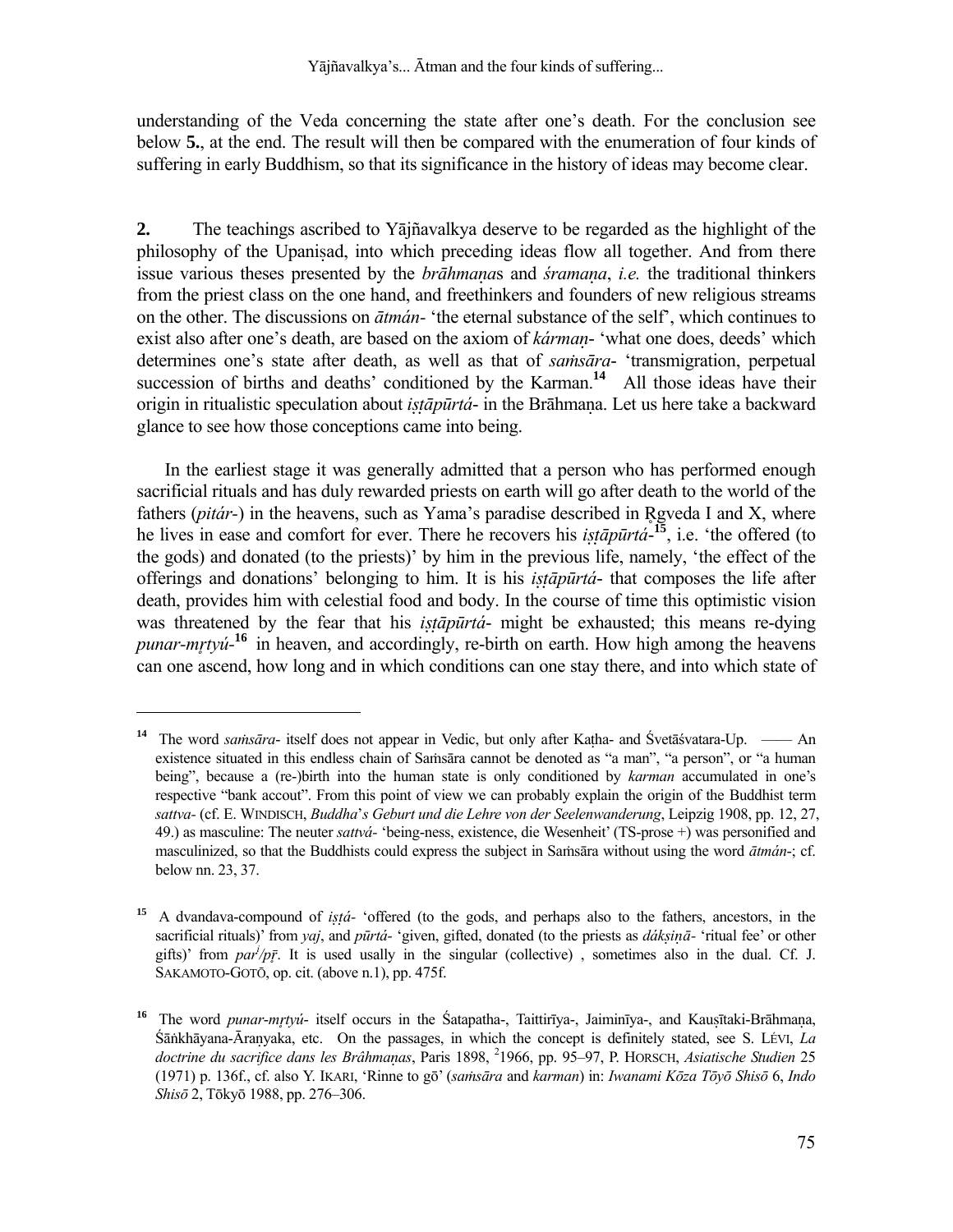existence is one to be reborn in the next life on earth: all these questions are determined mechanically by the quality and quantity of one's *iṣṭāpūrtá*- accumulated during one's former life. That was a most urgent subject for inquiry in the Brāhmana period. Measures for getting out of re-dying were searched for. The following passage is probably the oldest clear attestation of this conception:

(4) Maitrāyaṇī Saṁhitā I 8,6: 123,18ff.

yó vái bahú dadiván bahv tjānò 'gním utsādáyate, 'ksít. tád vái tásya tád. Tjāná vái sukŕto 'mún lokám naksanti. té vá eté yán náksatrāni. yád āhúr, jyótir ávāpādi tárakávāpādíti, té vá eté 'vapadyanta. *āptv sthité tá idáṁ yathālokáṁ sacante yadmútaḥ pracyávanté.* '*tha yó bahú dadivn bahv*  ījānò 'gnihotrám juhóti darśapūrnamāsáu yájate cāturmāsyáir yájate bahū́ni satrāny upáiti, tásya va etád **aksayyám** áparimitam, tiró vá ījānád yajñó bhavati, tád ābhyám evágníbhyām dagdhavyàh, svám *v etád iṣṭám anvrohati.*

 If one, verily, after having given much (to the priests), having offered much (to the gods) (*i.e.* performed many rituals) for himself, sets aside [his ritual] fire (by his death), [his *iṣṭāpūrtá*-] is not-perishing [with his death] (*akṣít-*) **<sup>17</sup>**. As such (not-perishing), verily, it (*iṣṭāpūrtá*-) belongs to him. Having performed their rituals, verily, reach the righteous (good-doing men) the yonder world. What the constellations are, they, verily, are these [men]. When [people] say: "A light has fallen down", "A star has fallen down", these [men], verily, fall down as such. After having reached and stayed [there], they follow here [the earth] according to their own (acquired) world, as soon as (or: always when) they fall out from the yonder world. If one, on the other hand, after having given much, having performed many rituals for himself, offers the Agnihotra, performs the New- and Fullmoon sacrifices, performs the Fourmonth-sacrifices [and] participates in many Soma-sessions, [then] this immeasurable, imperishable (*akṣayyá*-) one (:*iṣṭāpūrtá*-), verily, belongs to him. The ritual, verily, becomes apart (hidden) from him who has performed his rituals. Therefore he is to be burnt with these very two fires (Āhavanīya and Gārhapatya). Therewith (by way of these two fires) he ascends towards his performed ritual (*iṣṭá-*) afterwards.**<sup>18</sup>**

 Two types of sacrificers (*yájamāna-*) are compared in this important passage. The first one performs many rituals and makes generous donations, but only within the limits of the Grhya rituals. His *istāpūrtá*- 'the effect of the offered and the given' continues to exist after his death but is limited to a certain period, so that he, having become a star in a lower heaven, must fall down into a certain sphere on earth according to the condition that again his *istāpūrtá*- determines. The second one performs many Śrauta rituals in the capacity of Āhitāgni, *i.e.* one who has settled his sacred fires (two in this case: Āhavanīya and Gārhapatya) which are required for a Śrauta ritual. His *iṣṭāpūrtá*- is everlasting, so that he can enjoy eternal bliss in the highest heaven. The Śrauta rituals are recommended in this

**<sup>17</sup>** *akṣít* is probably an artificial formation for 'not-passing away' in the sense of 'not perishing with one's death' in contrast to the usual adjective *akṣayyá*- 'imperishable', which is not conditioned and therefore usually means 'never to perish, everlasting', as is actually the case 4 lines below. See J. SAKAMOTO-GOTŌ, op. cit. (see above, n.1), p. 489. *iṣṭāpūrtá*- has been rightly pointed out as the subject to be understood here by H.W. BODEWITZ, *The daily and evening offering* (Agnihotra) *according to the Brahmaṇas*, Leiden 1976, p. 161.

<sup>&</sup>lt;sup>18</sup> The offered sacrifices, and the given donations or ritual fees ascend to the highest heaven by way of the fire(s) set for the Śrauta rituals. Only passing this way a sacrificer can attain that place. Cf. J. SAKAMOTO-GOTŌ, op. cit. (above n.1), pp. 476ff.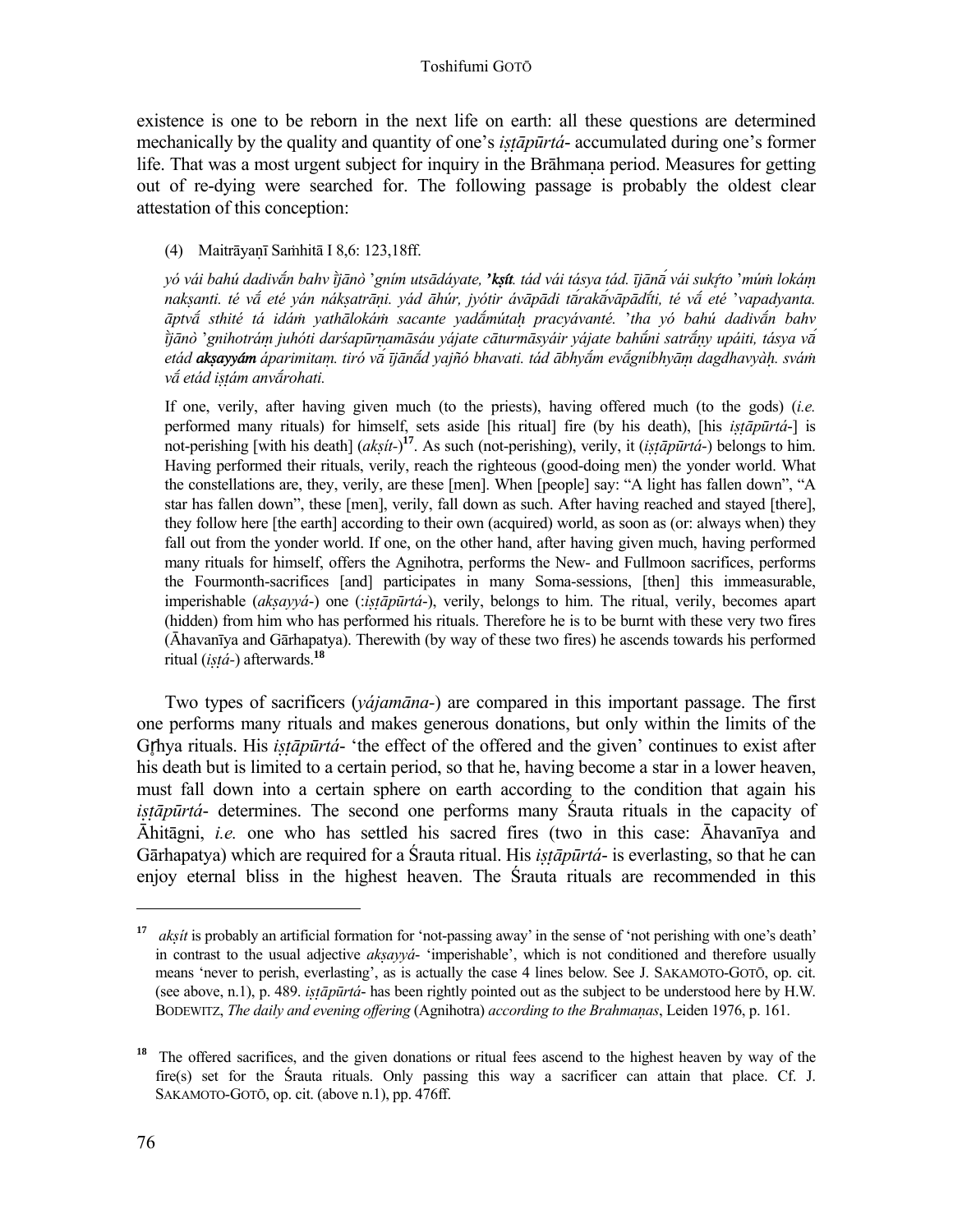somewhat threatening way for the sake of release from re-dying.

 Besides reflections on the relation between the effect of ritual deeds and re-dying (and consequently re-birth), we find in the Brāhmanas a notion that ritual acts on earth compose one's *ātmán-* 'self' in heaven.**<sup>19</sup>** In this context Ātman means not only a spiritual principle of an individual as seen in the Upanisads, but also a concrete, material subject in the next stage of existence, *i.e.* a living body in the yonder world. Sandilya's doctrine on Agnicayana (ŚB X 6,3) may be instructive in this respect, where the word is used in the sense of 'body' of an eagle into the form of which the altar is piled up, as well as of 'self, subject-substance in the next existence'.**<sup>20</sup>**

**3.** The well known legend of Bhrgu, transmitted in two versions, SB XI 6,1 and JB I 42–44, demonstrates a transition of the notion about the yonder world, which took place during the Brāhmana period. According to the SB, Bhrgu goes forth in five directions on the orders of his father Varuna: east, south, west, north and northeast. He saw men tormented by men in the first four directions. Those are the scenes in which trees, grass, animals and water, taking human forms, revenge themselves in the yonder world on those who have tormented them in this world. In the last direction he saw a beautiful (*kalyāṇ*-) and a excessively beautiful woman (*átikalyāṇī*-), representing respectively confidence (*śraddh-*) and non-confidence (*áśraddh-*), as well as a black man with a staff, representing anger (*kródha-*; see below). According to the JB version, Bhrgu had been deprived of breath by Varuna and visited six places in the world after death; their locations are not explicitly given.

 Since early days sacrificial rituals are regarded as slaughter of the offerings such as Soma, cattle (Paśu) or grain (Haviryajña), cf.:

(5)  $\angle$  SB II 2,2,1 = IV 3,4,1 = XI 2,2,1

l

*ghnánti v etád yajñám* | *yád enaṃ tanváte. yán nv evá rjānam abhiṣuṇvánti tát táṃ ghnanti. yát*  paśúm samjñapáyanti viśásati tát tám ghnanty. ulūkhalamusalábhyām drsadupalábhyām haviryajñám *ghnanti.*||

 They verily slay this sacrifice, when they stretch it for themselves (*i.e.* perform it). Just when they press the King (*i.e.* Soma) out, then they slay him. When they make an (sacrificial) animal to agree [to be offered] (*i.e.* kill), [and] order [to cut it] apart, then they slay it. By means of a mortar and a pestle, by means of two millstones they slay Haviryajña (grain-sacrifice).

it seems very probable that the black man, personified anger, in the legend of Bhrgu stands for the Haviryajña in this citation. In the course of time this sort of guilt complex became stronger and stronger. We find also in ŚB XII 9,1,1 the conception, that what we eat in this world will eat us in the yonder world in return. Those sins are expiated by the performance of

**<sup>19</sup>**Cf. Makoto FUSHIMI, '*Ātman* as Produced in Vedic Rituals', *Studies in the History of Indian Thought*, No. 7, Kyōto 1995, pp. 36–50 (in Japanese).

**<sup>20</sup>** Cf. T. GOTŌ, "Zur Lehre Śāṇḍilyas" (above n.3), esspecially p. 79f.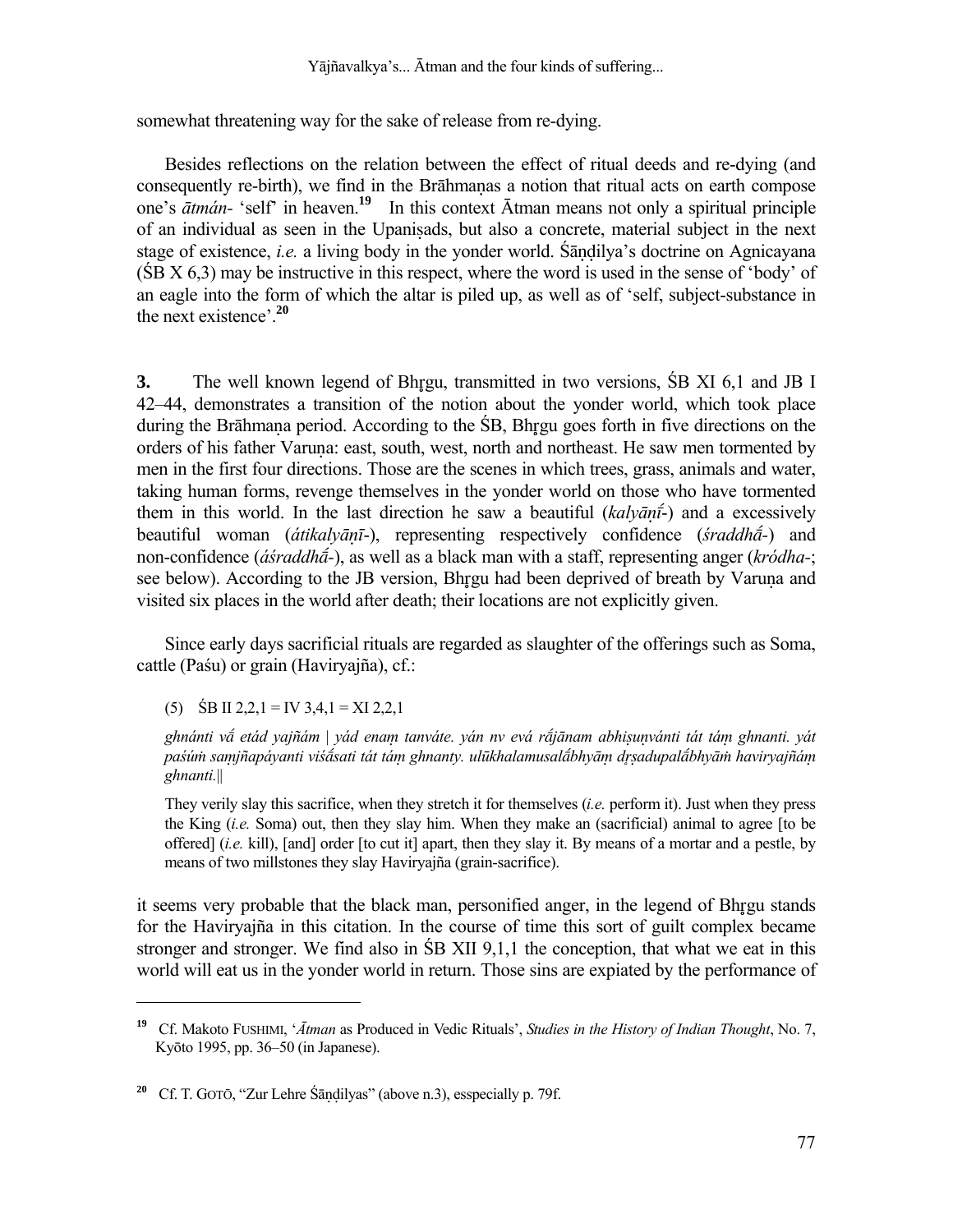the Agnihotra, which presupposes setting up of the special fires for the Śrauta rituals.

What attracts our attention in Bhrgu's story, especially in the version of the  $\overline{SB}$ , is that the worlds which Bhrgu visited when still alive, are situated on the same level as our world, *i.e.* on earth. It follows that they are not worlds in heaven, which follow directly one's death on earth as described in the early Brāhmanas, but places of existence into which one is reborn after re-dying in heaven. Their stay in heaven is no longer in question, perhaps because it lasts only momentarily. The notion which is later called Samsara ( $\rightarrow$  n.14) has now acquired crucial importance.

**4.** A summary of the orthodox views of "*saṁsāra*" in the Upaniṣads is given in the theory ascribed to Yājñavalkya in the BĀU-M IV 4,3–5 (SB XIV 8,2,3–5)  $\sim$  -K IV 4,2–4. This commences with the scene of dying:

(6) BĀU-M IV 4,3 (ŚB XIV 8,2,3) ~ BĀU-K IV 4,2

tásya haitásya | hŕdayasyágram prádyotate. téna pradyoténaisá ātmá nískrāmati caksustó vā mūrdhnó vānvébhvo vā śarīradeśébhvas, tám utkrámantam prānò 'nū́tkrāmati, prānám anūtkrámantam sárve *prāú antkrāmanti.*

 The tip of the heart of this [person] as such (being about to die) flashes forth. By way of this flashing forth this Ātman steps out, whether from the sight-organ or from the top of the head, or from other parts of the body. After that (the Ātman) which steps out (upwards), steps out the breath (upwards). After the breath, which steps out (upwards), step out all living functions (upwards).

Immediately the scene changes into the moment of being born again on earth:

(7) samjñánam evànvávakrāmati, sá esá jñáh sávijñāno bhavati.<sup>21</sup> tám vidyākarmánī samanvá *rabhete pūrvaprajñ ca.* ||

 [The Ātman] steps downwards after the very agreement (*i.e.* Ātman goes down to the place or object, into which all the living functions agree to descend)**<sup>22</sup>**. This Ātman becomes thus conscious, provided with intellect (faculties of perception). The knowledge and deeds [of the dead person] hold on to it (Ātman) together from behind, and also the former insight (*i.e*. the insight that belonged to him in his previous life) [holds on to it from behind].

The Ātman of a dying person steps out upwards (*ut-kram*) from his body together with all his living functions; then it steps downwards (*ava-kram*) for rebirth, to which knowledge (*vidyā*-), deeds (*kármaṇ*-) and insight (*prajñ-*) gained in the course of his previous life, hold on from behind together. This fact presupposes the notion that knowledge acquired as well as deeds performed by a person on earth, whether good or bad, are accumulated in heaven and wait for his ascension after death. It (his *ātman*) is equipped again with them only in heaven and descends accompanied by them to rebirth on earth. This idea is beyond all question a

**<sup>21</sup>** For these two sentences the Kāṇva recension has: *savijñāno bhavati. savijñānam evānvavakrāmati* 'He becomes provided with intellect (faculties of perception, discrimination). He steps down towards just a one provided with intellect (*i.e.* another living being as a matrix for his next existence)'.

**<sup>22</sup>** For the meaning of *saṃjñna*- cf. V X 19,4.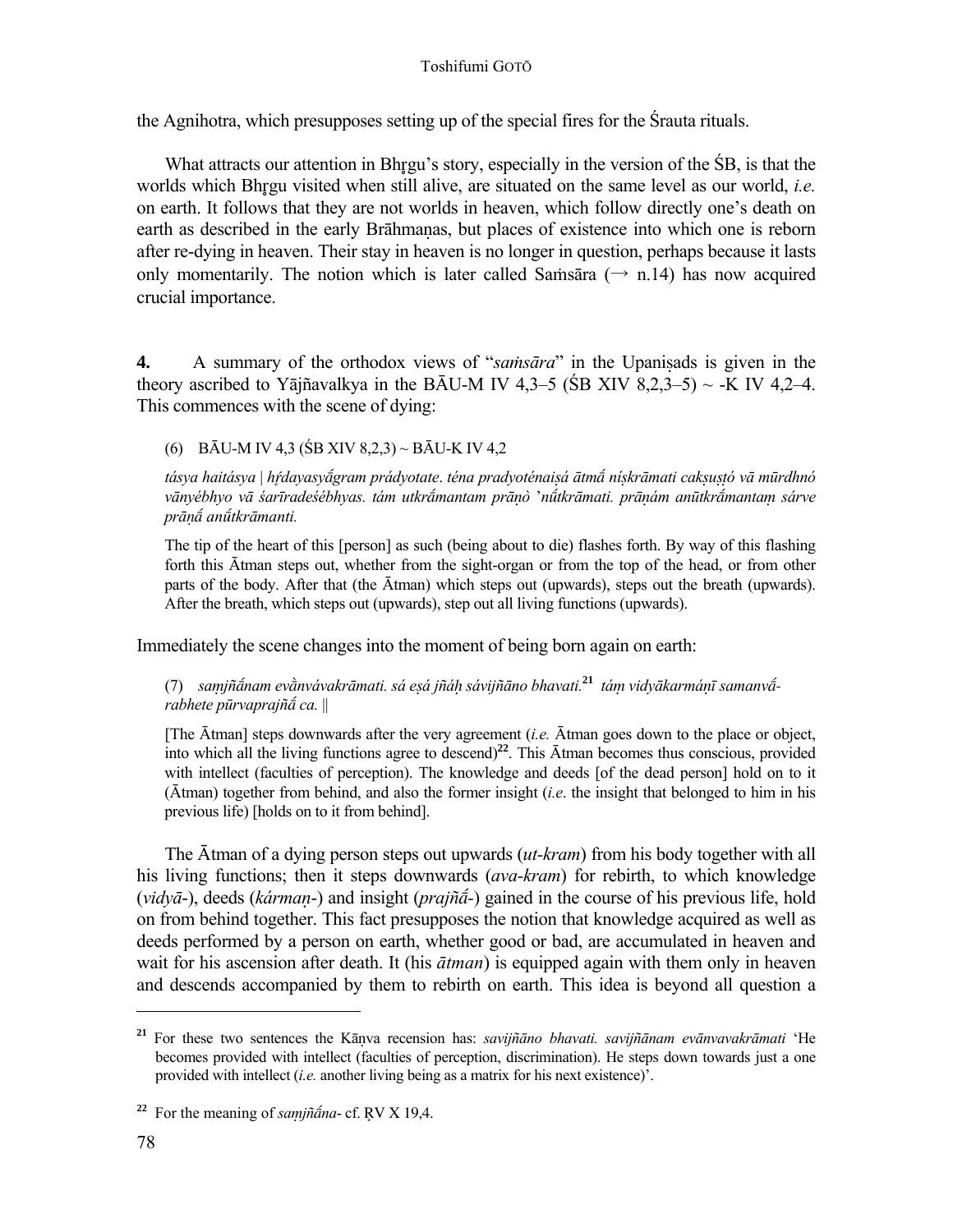Yājñavalkya's... Ātman and the four kinds of suffering...

heritage from the ritualistic speculation of *istapurtá*- (see above, 2.), according to which one's components in the next existence are made up by each ritual acts (cf. n.19). The intermediate stage between death and rebirth is originated from the stay in heaven, which, in the Brāhmaṇas, has ended with re-dying (*punarmtyú-*). Yet this stage lasts now in the Upaniṣads only such a short time, that it is no longer reckoned as "a life".**<sup>23</sup>** The stress is now laid on the next existence on earth after re-dying and rebirth, cf. above **3.**, and below **5.** A rather optimistic view is found as a faint reminiscence in the following sentences:

# (8) BĀU-M IV 4,4–5 (ŚB XIV 7,2,4–5) ~ BĀU-K IV 4,3–4

l

tád váthā trnajalāvukā | tŕnasvāntam gatvàtmānam upasamháratv<sup>24</sup> evám evàvám púrusa idám (K: ātmedam) śárīram nihátvávidvām gamavitvàtmánam upasámharati. || tád váthā peśaskārí | péśaso mátrām apādávānván návataram kalvānátaram rūpám tanutá evám evàvám púrusa idám (K.: ātmedam) sárīram nihátvāvidvām gamayitvānyán návataram rūpám tanute (K: navataram kalyānataram rūpam kurute), pitryam vā gāndharvám vā brāhmám vā prājāpatyám vā dáivam vā *mānuṣáṃ vānyébhyo vā bhūtébhyaḥ***<sup>25</sup>**. ||

 That is, as an (inch-)worm, after having gone to the end of a grass, gathers himself (his body) up together, just so the "person" here (the living *ātman*) after having struck down this body [and] having made go to the non-knowledge, gathers itself up together.**<sup>26</sup>** That is, as a pattern-weaving girl, after having undone the woven patterned cloth's elements, weaves [them into] another, a newer [and] more beautiful figure, just so the "person" here (the living *ātman*) weaves, after having struck down this body [and] having made gone to the non-knowledge, another newer figure, [a figure] belonging to the Fathers, or to the Gandharvas, or to Brahman, or to Prajāpati, or to the gods, or to the human beings, or [a figure] for other beings.

**5.** Successively Yājñavalkya preaches the *kárman-*doctrine in BĀU-M IV 4,6 ~ -K IV 4,5: through good deeds (sādhukārī, punyena karmanā), one becomes good (sādhuh, punyah),

**<sup>23</sup>** This stage is called *antarā-bhāva-* 'intermediate state' in the Abhidharma texts of some Buddhist schools. Its equivalent is not attested in Pāli canon; a corresponding existence between death and rebirth is expressed there as *gandhabba*-, e.g. M I 265f., II 157. For *gandhabba*- (*gandharva*-) and *satta*- (*sattva*-, masc., cf. above n.14) see WINDISCH, *Buddha*'*s Geburt*, Leipzig 1908, pp. 12ff.

**<sup>24</sup>** Kāṇva: *tṇasyāntaṃ gatvānyam ākramam ākramyātmānam* '... having stepped another step ...'.

<sup>&</sup>lt;sup>25</sup> Kānva: pitrvam vā gāndharvam vā daivam vā prājāpatyam vā brāhmam vā vānyesām vā bhūtānām. The dative *anyébhyo vā bhūtébhyaḥ* in the Mādhyandina recension seems to be used in order to express a meaning of belonging to a kin without using the Vrddhi-form, a formation impossible from this word.

**<sup>26</sup>** Cf. BĀU-M IV 3,41 (ŚB XIV 7,1,41) ~ BĀU-K IV 3,36 *sá yátrāṇimnaṃ nyéti jaráyā vopatápatā* vānimánam nigácchati váthāmrám vodúmbaram vā píppalam vā bándhanāt pramucvétaivám evàvam śārīrá *ātmáibhyó* '*ṅgebhyaḥ sampramúcya púnaḥ pratinyāyáṃ pratiyony dravati prāṇyaivá* 'When he enters into minuteness (a minute state), due to age or suffering he goes into minuteness, —as a Mango fruit, or a Udumbara fruit, or a Pippala fig, would be released from a stalk—, just so this Ātman belonging to the body (BĀU-K: this Purusa), after having relieved itself completely from these limbs, it runs back in the reverse order against (towards) its origin, that is towards the vital breath'. Cf. T. GOTŌ, "Zur Lehre Śāṇḍilyas" (above n.3), p.81.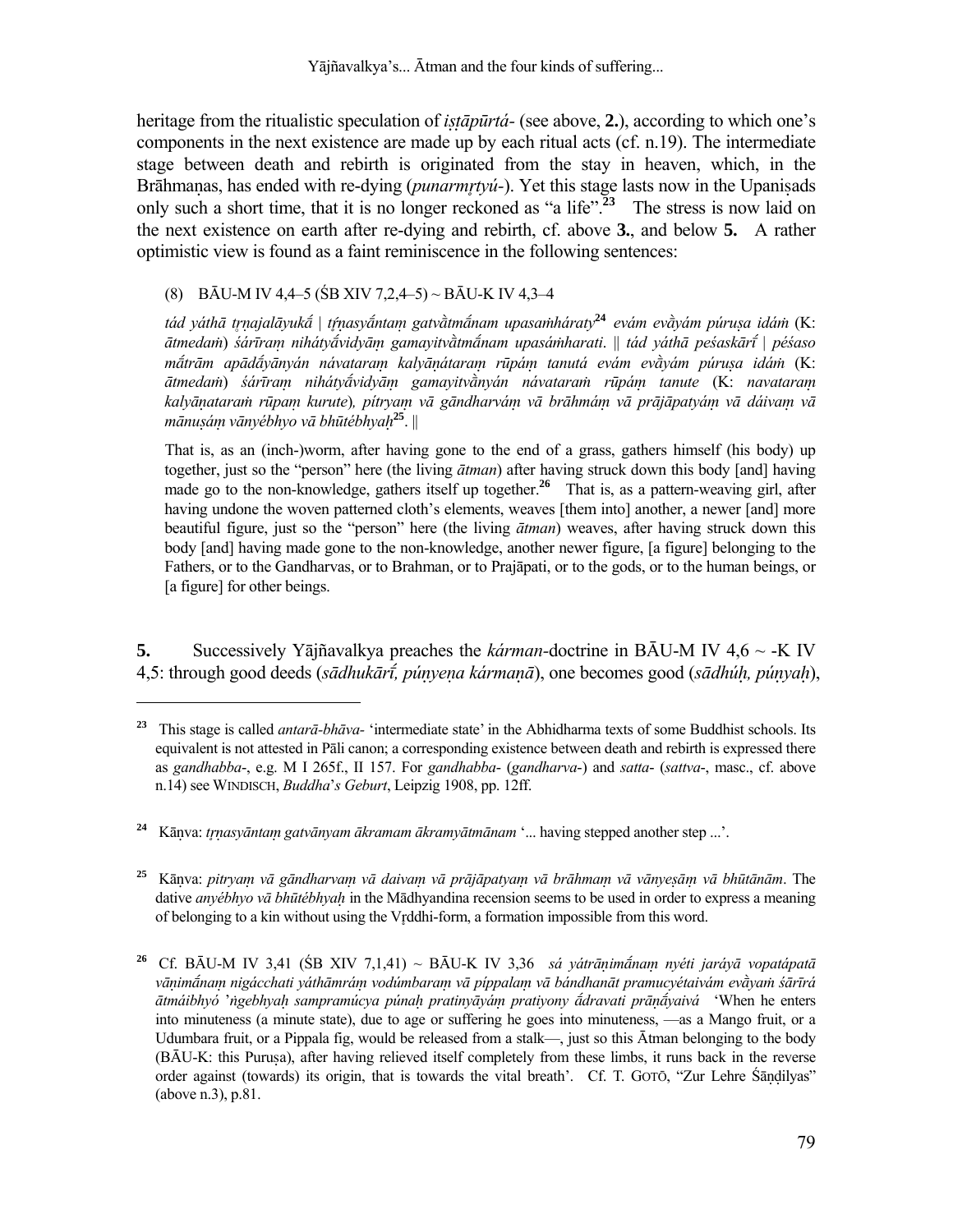*i.e.* one is re-born in a good state, and through bad deeds (*pāpakār, ppena*), one becomes bad (*pa<sup>r</sup>pah*). This theorem is to be understood as concerning a condition of one's next existence on earth after re-dying in heaven; the stay in heaven that immediately follows one's death has already become a mere intermediate stage, as mentioned above, and scarcely plays a role any more (see above **4.**).

 Then he points out desire (*kma-*) as the very cause of *kármaṇ-*, consequently of the "Saṁsāra". Regarding a man having no desires who transcends the "Saṁsāra", he says:

# (9) BĀU-M IV 4,8–9 (ŚB XIV 7,2,8–9) ~ BĀU-K IV 4,6–7

áthākāmávamāno, vò 'kāmó nískāma ātmákāma āptá-kāmo bhávati, ná tásmāt prāná útkrāmanty. *átraivá samávanīyante. bráhmaivá sán bráhmpy eti.* || *tád eṣá ślóko bhavati* | *yad sárve pramucyánte kmā yè* '*sya hdí sthit»* | *átha mártyo* '*mto bhavaty* (to read: *bhoti*) | *átra bráhma sámaśnute.*

 Then, [if there is] a man who is not desiring,**<sup>27</sup>** [namely,] if [a man] becomes desireless, without desire, desirous of [only] his own self (*ātman*) [more], one who has attained already his desire, from him do not step out the vital organs [when he dies]. In this same place (in the very himself that dies), they are contracted together. Being very *brahman*, [so he] goes into *brahman*. Thereby the following stanza applies: "As soon as (or: always when) all the desires, that are located in his heart are released, then a mortal becomes immortal. Here (in this place) [he] perfectly reaches *brahman*".

This passage describes how a living person can attain *bráhmaṇ-* and become *amta-*. The word *amta-* 'immortal' (in neuter singular: 'immortality') does not mean that someone alive does not die on earth, for which the expression would be here *amára-*, but that there is no (more) death at all. That is overcoming of *punar-mtyú-*, *i.e.* repeated death in a heavenly world resulting in rebirth on the earth, and consequently the transcendence of Saṁsāra. In this case the Ātman is absorbed into *bráhmaṇ-* in the very place where he dies. This is not only the very ideal pursued in the Vedic religion since the Brāhmaṇa period, but also what is sought after by Gotama Buddha and his disciples under the name of Nirvāṇa (Pāli *nibbāna-*) 'perfect annihilation' (cf. also below, citation 14).**<sup>28</sup>**

 *amta*- 'immortal' as a qualifier of the Ātman besides *ajára*- 'unaging', *amára*- 'undying' and *abháya*- 'not-being afraid, unfearing' (see above **1.3.**) can thus be interpreted against the historical background of Vedic speculations. *amára-*, on the other hand, is not attested

**<sup>27</sup>** *akāmáyamānaḥ* is followed and explained through the clause with *yá*-, which carries on the rest of sentense. In this interpretation a disjunct use of the nominative can be assumed, with which H. OERTEL deals: *The Syntax of cases in the narrative and descriptive prose of the Brāhmaúas*, Heidelberg 1926.

<sup>&</sup>lt;sup>28</sup> Cf. the expression 'the door of immortality': Samyutta-Nikāya I 137f. = Majjhima-Nikāya I 168f. = Vinaya I 5.7 = Dīgha-Nikāya II 39 (*amatassa d'āram/d'ārā* in Tristubh); Itivuttaka 80, Vimānavatthu V 14,27 [1035]; cf. also *dvāraṃ svargāya* Mahābhārata VI 17,8, *svarga-dvāra*- VI 24,32 (Bhagavadgītā II 32), XII 263,45; see J. SAKAMOTO-GOTŌ "The prototype of the Story 'Brahmā's Request'" (*Journal of Indian and Buddhist Studies* 41-1, 1992, pp. 474–469) p. 471 n.2. Cf. further *amata-dvāra*- "the door to nibbāna", *amata-nibbāna*-CPD ss. vv.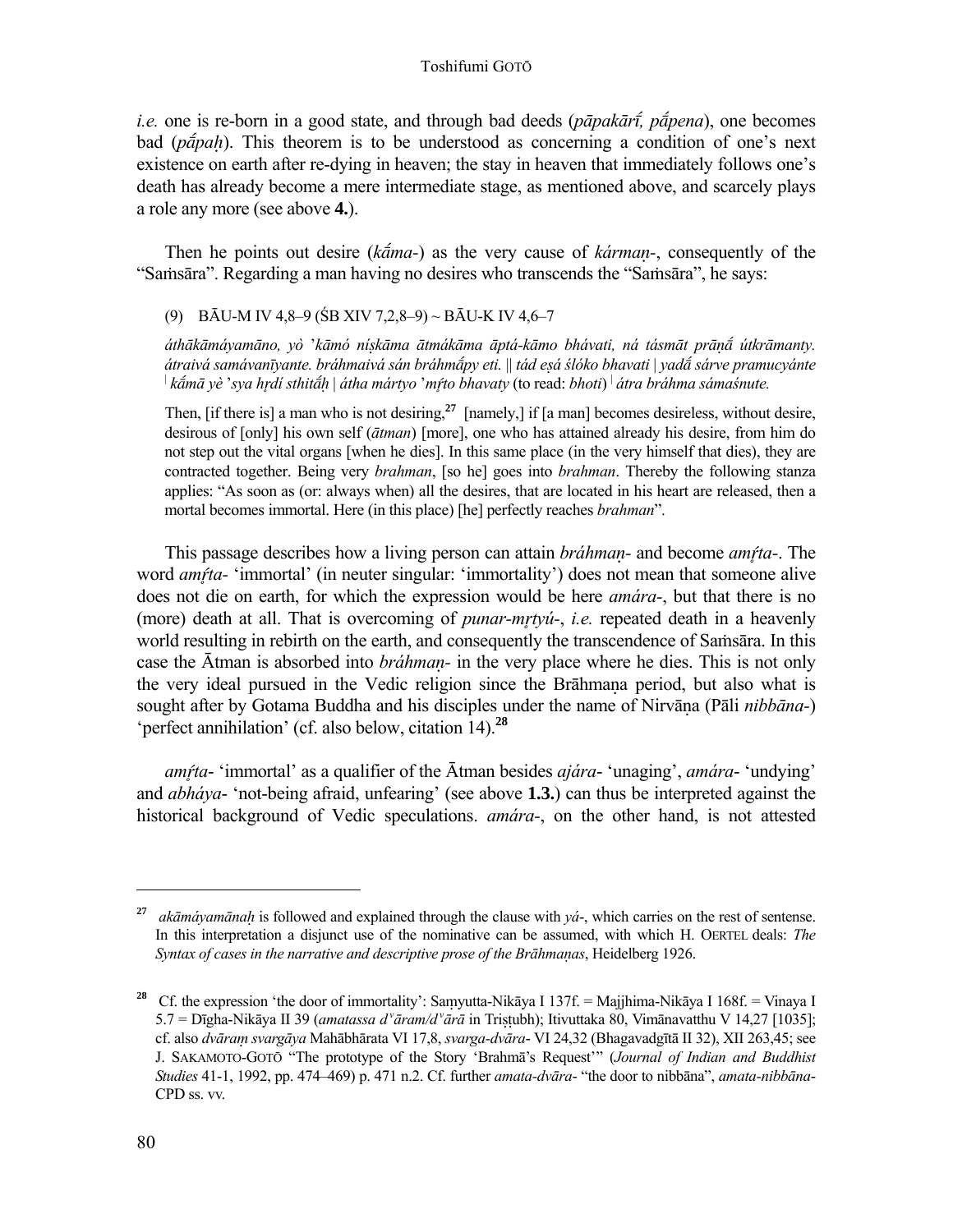anywhere else in the Vedic literature.**<sup>29</sup>** This word is used in the particular sense of 'someone alive does not die on earth' with a clear intent to contrast it with the traditional term *amta-*.

**6.** Keeping the above-mentioned observations from the Upaniṣads in mind, we shall now examine the conception of *dukkha-* 'painful (adj.); suffering (neut.)' in early Buddhism. In the preaching of the "four noble truths" (*cattāri ariyasaccāni*) in Buddha's first sermon, the truth of *dukkha* (*dukkha-ariyasacca-*) is defined as follows:

(10) Vinaya I 10: i 6,19 (~ Saṃyutta-Nikāya V 421: lvi 11,5)

l

 *idaṃ kho pana bhikkhave dukkha ariyasaccaṃ, jāti pi dukkhā, jarāpi dukkhā, vyādhi pi dukkhā, maraṇam pi dukkhaṃ,* (SN adds here *sokaparidevadukkhadomanassupāyāsā pi dukkhā*) *appiyehi sampayogo dukkho, piyehi vippayogo dukkho, yam p*' *icchaμ na labhati tam pi dukkhaṃ, saṃkhittena pañc*' *upādānakkhandhāpi dukkhā.*

Further, oh monks, the suffering as the truth for the noble<sup>30</sup> is verily this (what follows): Birth also is painful. Aging also is painful. Sickness also is painful. Death also is painful. Union with the disagreeable ('not dear') ones is painful. Separation from the dear ones is painful. When one, though wishing for [something], does not obtain [it], that also is painful. Taken altogether, the five *skandha*s (constitutional branches) of acquisition also are painful.

Birth, aging, sickness and death are well known as the "four sufferings" which represent all the kinds of suffering of the human beings. It is quite natural to regard aging, sickness and death as such. But birth (*jāti-*) is hard to be rendered painful in accordance with our common sense. We are neither conscious, nor do we have any memory of our own birth. For the family and community it is a rather welcome event. The later scholastic tradition, however, considers *jāti*-*dukkha*- as the pain which one bears in one's mother's womb and at the moment of being born.**<sup>31</sup>** This interpretation seems too forced. Considering that the three other items, aging, sickness and death, are *dukkha-* 'painfull' in their nature, the *jāti-* also ought to have been

<sup>&</sup>lt;sup>29</sup> Later e.g. Manusmrti II 148 = Visnusmrti XXX 46 ( $s\bar{a}$  [scil. *jāti*-] *ajarāmarā*), in the meaning of 'god' Baudhāyana-Dharmasūtra IV 8,7 etc., cf. above, n.12.

**<sup>30</sup>** *ariya*- 'noble' (probably from 'equipped with the tribal custom'), i.e. 'respectable, ordinary [person]'. About this interpretation of the compound cf. K.R. NORMAN, *Collected Papers* IV, Oxford 1993, pp. 171–174 (the article was suggested to me by Prof. F. Enomoto ).

**<sup>31</sup>** Cf. Visuddhimagga pp. 498–501 (explanation of sickness *vyādhi* is lacking). On this subject which can be widely seen in the later literature including that of Buddhism, see M. HARA, "Shōku", *Butsu no Kenkyū*. Dr. Kōshirō Tamaki Felicitation Volume, Tōkyō 1977, pp. 667–683, "A Note on the Buddha's Birth Story", *Indianisme et Bouddhisme*. Mélanges offerts à Mgr Etienne Lamotte,1980, pp. 143–157. It is pointed out that the Sarvāstivādins have a remarkable tendency to interpret *jāti-dukkha-* as the suffering in one's mother's womb and at birth, while the original concept of *jāti* found in the Nikāyas is taken up by Vasubandhu: Y. MUROJI, "Tanjō (saisei) no teikeihyōgen wo meguru bukkyōto no shodenshō" (Various versions of the Buddhist transmission of the formula on the birth [rebirth]), *Kōyasan University, 110 Years Jubilee Volume*, 1996, pp. 181–196.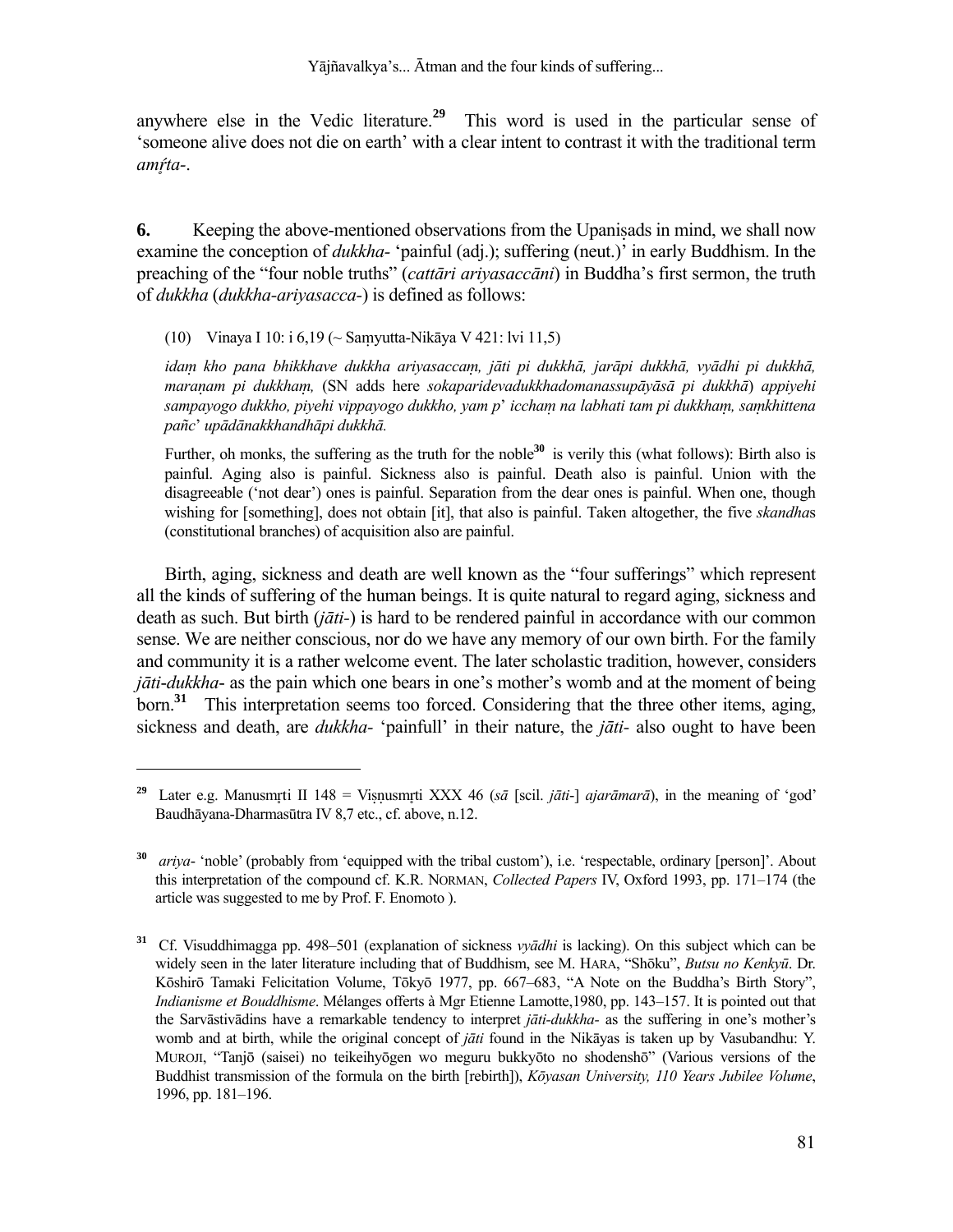meant by Gotama Buddha not as physical suffering incidental to birth, but as something which innately causes our suffering.

**7.** Glossing on this "four noble truths" in citation 10, the following passage explains *jāti-* 'birth<sup>'32</sup> as re-birth in Samsara:

(11) Dīgha-Nikāya II 305, 6–9: xxii 18 = Majjhima-Nikāya III 249, 14–17: No.141

katamā ca bhikkhave (MN āvuso) jāti. vā tesamtesm sattānam tamhitamhi sattanikāve jāti sañjāti okkanti abhinibbatti khandhānam pātubhāvo āvatanānam patilābho, avam vuccati bhikkhave jāti.

 And which is, oh monks, the birth? What is the birth of beings so-and-so in class of beings so-and-so: —to be born into existence, to step down (*okkanti-*), to turn out into [something], the manifestation of the [five] *skandha*s (constitutional branches of an individual), to receive the sense organs—, this, oh monks, is called birth.**<sup>33</sup>**

 The word *okkanti* (: *avakrānti*-, *ava*-*kram*), used here, presupposes the notion that a subject in Saṁsāra has lived in the world above before descending into a mother's womb on earth, as we have already noted in the case of *anu*-*áva*-*krāmati* in BĀU IV 4,3 (citation 7). This term is well established throughout Pāli, Buddhist Hybrid Sanskrit and classical Sanskrit.**<sup>34</sup>**

The same sentence<sup>35</sup> appears also in the explanation of the causal chain of twelve terms (*paṭiccasamuppāda*): Saṃyutta-Nikāya II 3: xii 2,5, Majjhima-Nikāya I 50: No.9. Further it is

**<sup>32</sup>** This word does not appear in the Vedic language. In Skt., *jāti*- "birth" is used especially in the meaning of 'natural disposition, innate qualities, species, caste'. For the meaning of 'to be born, birth' expressed by *jāti-* in Pāli, is used *jánman-* in Vedic. In Pāli, on the other hand, this word is attested scarcely; according to *PTSD* and *PTC*, only in Sn 1018 (Pārāyaṇavagga): *ādissa jammanaṃ brūhi* 'Say about birth (the year of your birth)'.

**<sup>33</sup>** This quotation is followed by a description of *jarā, maraṇaṃ, soko, paridevo*, etc., but not of *vyādhi*. Given that the above enumerated items at birth are meant as a temporal process, the original meaning of the verb *jani* 'to generate [an embryo which is to be born as his child] (used of a father)' might have still been alive. See the next note.

**<sup>34</sup>** For *ava-kram*, see E. WINDISCH, *Buddha*'*s Geburt*, Leipzig 1908, p.31. An example from a medical text in addition: Caraka-Samhitā IV 3.3 vadā cānavos tathāvukte samsarge śukraśonitasamsargam antargarbhā*śayagataṃ jīvo* '*vakrāmati, sattvasaṃprayogāt tadā garbho* '*bhinirvartate* 'And, after the union of the two (a man and a woman in good health) in such a condition is made, as soon as a living one (living *ātman*) steps down into the union of semen and blood located inside the placenta, then an embryo turns out into existence from the conjugation [of the materials, *i.e.* semen and blood] with the pure element (*i.e.* living *ātman*)' (*sattva*means originally perhaps the subject of a being in the Saṁsāra, cf. masculine *sattva*- in Buddhism, see above with n.14). *abhinirvartate* here corresponds to *abhinibbatti* in citation 11 in Pāli.

<sup>&</sup>lt;sup>34</sup> For the development and transformation of this formula in the later Buddhist literature cf. Y. MUROJI, Various versions (above n.31).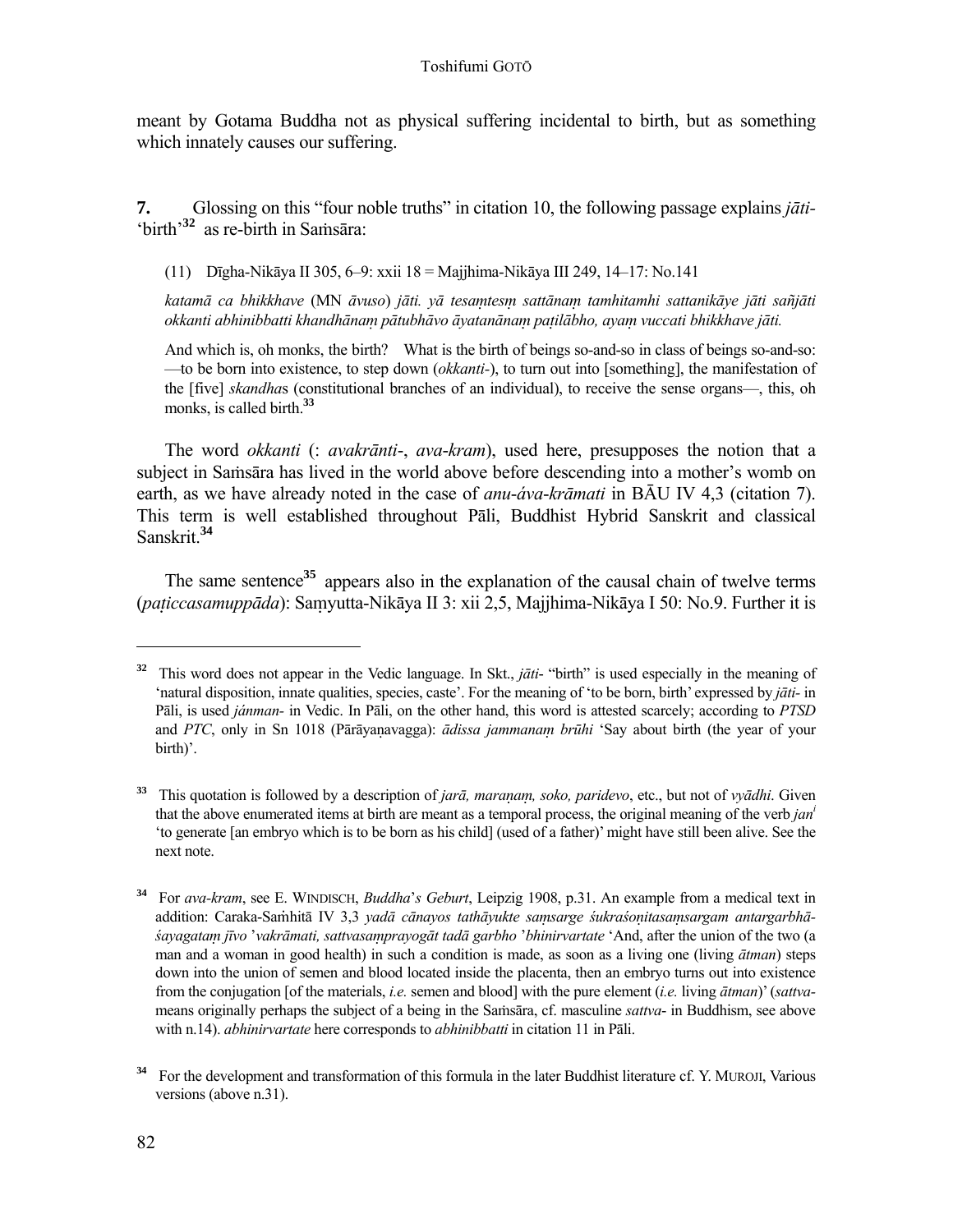found, independent of the "four noble truths" as well as the "causal chain of twelve terms", in the Cullaniddesa 147: No.257 as gloss for *jāti-* (Suttanipāta 1004, 1048, 1052).

**8.** The usage of *jāti-* in the sense of re-birth in Saṁsāra is deeply rooted in the Buddhist scriptures. Below shall be cited only a few examples from the Pāli canon. The repetition of life is regarded as suffering, because any life is destined to fall into decay and destruction in misery. A perfect release from Saṁsāra must be strived for. Here in Buddhism lacks a positive estimation of human life, expected in comparison with death or other lower states of existence such as in the hells.

(12) Dīgha-Nikāya II 30f.: xiv 2,18 = Saṃyutta-Nikāya II 10: xii 10,2 (in the introductory part of the Pratītyasamutpāda doctrine):

 *kicchaṃ vatāyaṃ loko āpanno, jāyati ca jīyati ca mīyati ca cavati ca uppajjati* (S *upapajjati*) *ca. atha ca pan*' *imassa dukkhassa nissaraṇaṃ nappajānāti jarāmaraṇassa.*

Into trouble, alas, this world has fallen. Man is born, ages, dies<sup>36</sup>, falls out (from heaven)<sup>37</sup>, and comes out (into this world). And yet man does not discern the exit from this suffering, from aging and death.

(13) Itivuttaka 76: §83 (five kinds of omen for a languishing divine person):

 *yadā bhikkhave devo devakāyā cavanadhammo hoti pañca pubbanimittāni pātubhavanti. mālā milāyanti, vatthāni kilissanti, kacchehi sedā muccanti, kāye dubbaṇṇiya*ü *okkamati, sake devo devāsane nābhiramatī ti.*

 When, oh monks, a god becomes the one destined to fall out from the group of the gods, five previous signs become manifest: — Garlands languish. Clothes become dirty. Sweat is (lit.: sweats are) released from the armpits. A bad complexion appears on the body. The god does not find pleasure in [his own] divine seat.

(14) Dīgha-Nikāya II 15: xiv 1,29 (Buddha's bull-like voice at his birth, *āsabhī vācā*):

l

 *aggo* '*ham asmi lokassa, jeṭṭho* '*ham asmi lokassa, seṭṭho* '*ham asmi lokassa, ayam antimā jāti, n*' *atth*' *idāni punabbhavo.*

 The foremost of the world I am. The most supreme of the world I am. The best of the world I am. This is the final birth. There is now no [more] re-existence.

 (15) Suttanipāta p.16, p.112 etc. etc. (for this cliché expression see PTC I 179 s.v. *apara*, I 357 s.v. *itthattāya*):

Pāli  $m\bar{v}$ *ati* 'dies' is used in the meaning of Old Indoar. *mriváte*, but its form originates (or its  $\bar{t}$  is influenced) from  $m\bar{v}$ *yate* RV + ( $m\bar{v}$ *yate* RV TS TB T $\bar{A}$ ,  $m\bar{v}$ */ate* MS  $\bar{S}B$ ) 'passes away, is injured'.

**<sup>37</sup>** For Pāli *cavati, cuti-*, see WINDISCH, *Buddha*'*s Geburt*, p.30f. He cites also from the Skt. texts some examples in Muṇḍaka-Up, Bhagavadgītā and Mahābhārata. *pra-cyávante* in citation 4 from the Maitrāyaṇī Saṁhitā (prose) is to be added as a very old and important occurrence, further *prá*… *cyavate* Taittirīya-Saṁh. (prose) II 5,4,4, *prácyuta*- do. VI 1,1,5, Śatapatha-Br. I 6,4,17, *cyāvayati* Kāṭhaka-Saṁh. XXV 5: 108,10 with its parallel in the Kapiṣṭhalakaṭha-Saṁh. (prose), *cyavante*, *cyāvayanti* Jaiminīya-Br. III 301 (of the *garbha*-s from the *yoni*-). Cf. also the next citation.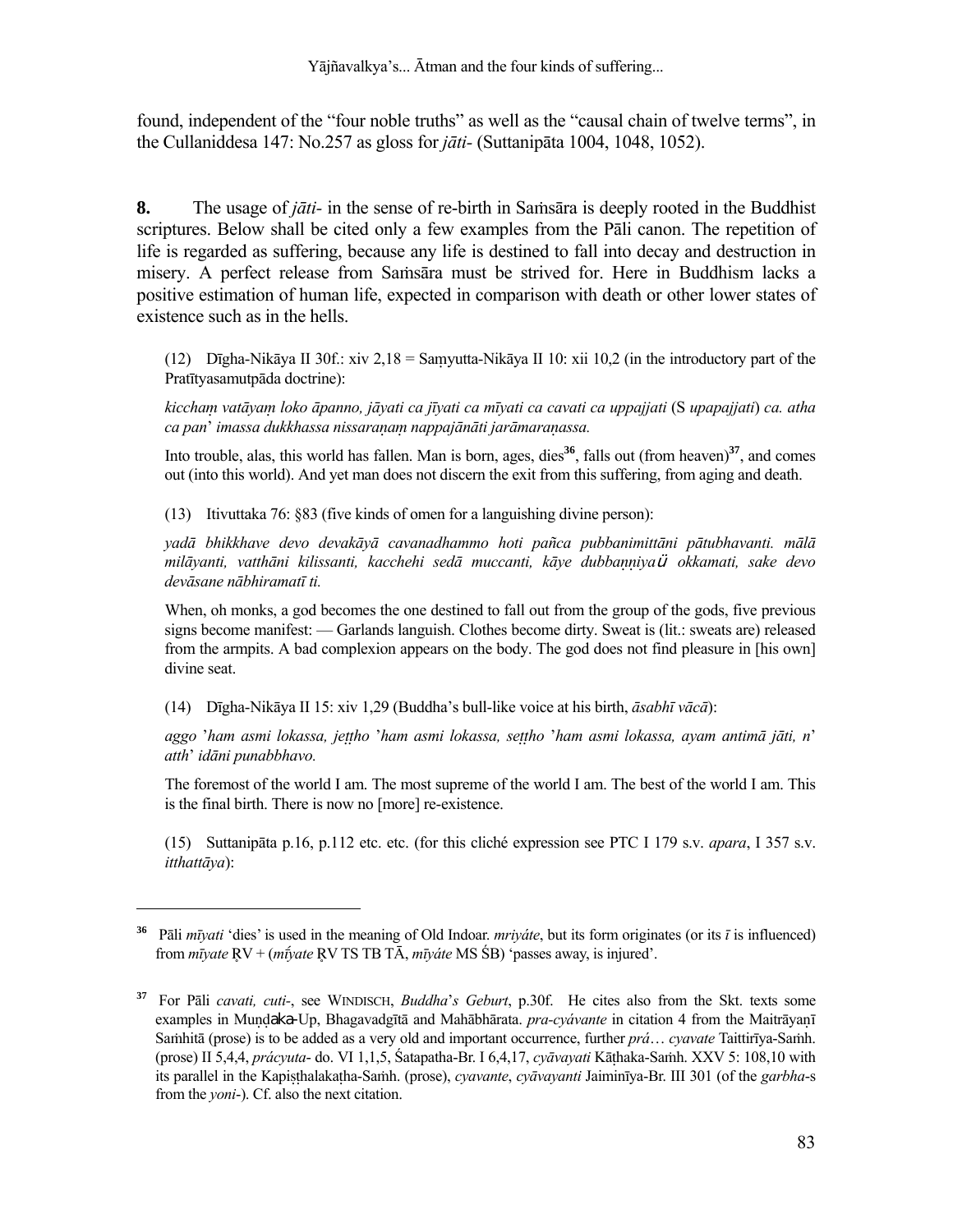khīnā jāti, vusitam brahmacariyam, katam karanīyam, nāparam itthattāyā ti abbhaññāsi.

 Extinguished is [the cause for a] birth. Lived is the *brahman*-life (*i.e.* the life of one who strives for *bráhmaṇ-* in the sense of *nibbāna-*, cf. above **5.** at the end). Done is what is to be done. There is nothing more for such a state as this. So he has realized.

(16) Anguttara-Nikāya II 15, 27–30: iv 13 (stanza):

 *sammappadhānā māradheyyādhibhuno te asitā jātimaraṇabhayassa pāragū te tusitā jetvā māraṃ savāhanaṃ te anejā sabbaṃ namūcibalaṃ upātivattā te sukhitā* (*ti*).

 Those who make right exertions conquer death. They, the unbound, are those who go to the opposite shore of fear of birth and death. They are satisfied, having defeated Death with his troops (cf. Sn 442). They are unshakable. Having overwhelmed the whole forces of the demon Namáci (cf. Nidd II 253: 602), they are blissful.

(17) Aṅguttara-Nikāya II 12, 20: iv 10 = II 52, 23: iv 49 (stanza):

 *sattā gacchanti saṃsāraṃ* <sup>|</sup> *jātimaraṇagāmino*

The living beings, who go through birth and death, go along the Samsara.<sup>38</sup>

**9.** It is thus concluded that *jāti* 'birth' among the four kinds of suffering in the "four noble truths" means originally re-birth in Samsara, which is caused by re-dying in heaven according to the thought in the Brāhmanas and Upanisads. This enumeration of the four kinds of suffering: birth, aging, sickness, and death, reminds us now of the set of four attributes of the Ātman in Yājñavalkya's doctrine (BĀU IV 4,30–31): *ajára*-, *amára*-, *abháya-* and *amta*- (see above **1.2.** with citation 3; **1.3.**; and **5.**). The correspondence between *ajára*- 'unaging' and *jarā-* 'aging' is evident. The Buddhistic *maraṇa-* 'death', *i.e.* death on earth, matches *amára*- 'undying' in negative wording in the Upanisad. *abháya*- 'unfearing' is put in place of *vyādhi-* 'sickness', a more concrete notion for our usual life. Lastly, *amta*- 'immortal', which, according to the *Weltanschauung* from Brāhmana to Upanisad, means 'not re-dying in heaven', consequently no more rebirth on earth, corresponds to *jāti-* 'birth', *i.e.* rebirth in Saṁsāra in the case of the Buddhists:

Because one does not go into the Saṁsāra from outside (then, the accusative would be taken as that of the goal), but is already in Saṁsāra, we should probably interpret this accusative as the accusative of spatial extent (or way), cf. Pāṇini II 3,5 *kālādhvanor atyantasaṃyoge* 'When a complete connection (completely from the beginning end up to the terminal end, i.e. from beginning to end) of time and road is meant, [the accusative is used: ib. 2]'. Only few distinct examples are reported of this function, cf. C. GAEDICKE, *Der Accusativ im Veda*, Breslau 1880, pp. 82ff., J.S. SPEIJER, *Sanskrit Syntax*, Leiden 1886, pp. 40f.: § 54, B. DELBRÜCK, *Altindische Syntax*, Syntaktische Forschungen V, Halle an der Saale 1888, p. 171: §118, cf. also T. GOTŌ, "Funktionen des Akkusativs und Rektionsarten des Verbums" (*Indogermanische Syntax* - Fragen und Perspektiven-, Wiesbaden 2002, 21-42) 38f.